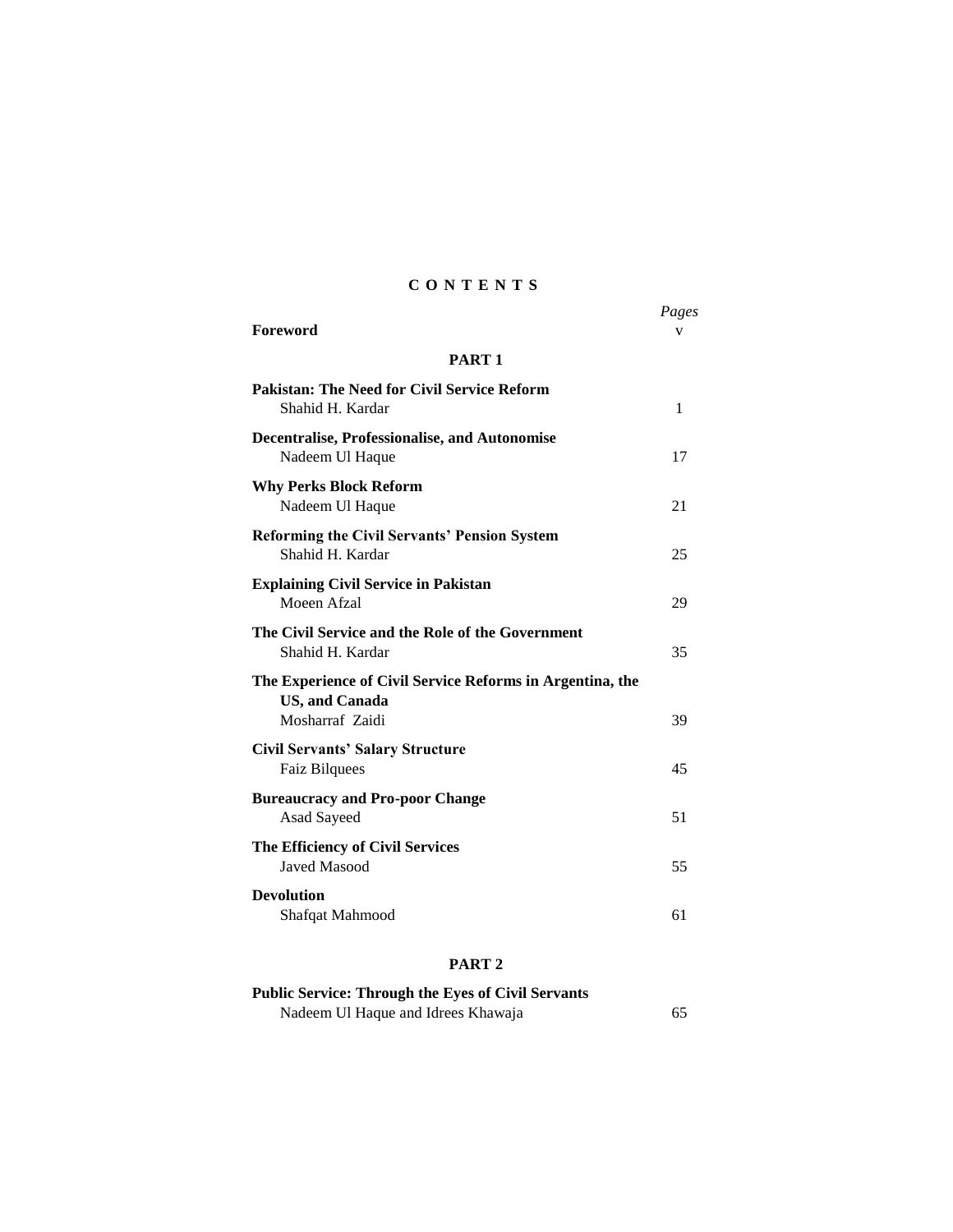|                                                                                   | PART <sub>3</sub>                                         |     |  |
|-----------------------------------------------------------------------------------|-----------------------------------------------------------|-----|--|
| <b>Attitudes Towards Civil Service of Pakistan: A Perception</b><br><b>Survey</b> |                                                           |     |  |
|                                                                                   | Faheem Jehangir Khan and Musleh-ud Din                    | 87  |  |
|                                                                                   | PART <sub>4</sub>                                         |     |  |
|                                                                                   | <b>Why Civil Service Reforms Do Not Work</b>              |     |  |
|                                                                                   | Nadeem Ul Haque                                           | 103 |  |
|                                                                                   | PART <sub>5</sub>                                         |     |  |
|                                                                                   | <b>Strengthening Public Sector Capacity for Improved</b>  |     |  |
|                                                                                   | <b>Governance in Pakistan</b><br>Faheem Jehangir Khan     | 135 |  |
| <b>References</b>                                                                 |                                                           | 138 |  |
|                                                                                   | <b>List of Tables</b>                                     |     |  |
|                                                                                   | PART <sub>2</sub>                                         |     |  |
| Table 1.                                                                          | Survey Response: Service Group-wise                       | 67  |  |
|                                                                                   | PART <sub>3</sub>                                         |     |  |
| Table 1.                                                                          | Participation of Candidates in CSS Exams                  | 88  |  |
| Table 2.                                                                          | Family Income of the CSS Candidates                       | 89  |  |
| Table 3.                                                                          | Students' Attitude towards Civil Service                  | 99  |  |
| PART <sub>4</sub>                                                                 |                                                           |     |  |
| Table 1.                                                                          | Trends in Real Wages in General Government                |     |  |
|                                                                                   | (Annual Percentage Change)                                | 110 |  |
| Table 2.                                                                          | Trends in Ratio of Government of Private Sector           |     |  |
|                                                                                   | Average Wages (Annual Percentage Change)                  | 111 |  |
| Table 3.                                                                          | Cadres in Ethiopian Civil Service (1990s)                 | 115 |  |
| <b>List of Figures</b>                                                            |                                                           |     |  |
| PART <sub>2</sub>                                                                 |                                                           |     |  |
| Figure 1.                                                                         | Should the Recruitment Process be Specialist<br>Oriented? | 68  |  |

## *Pages*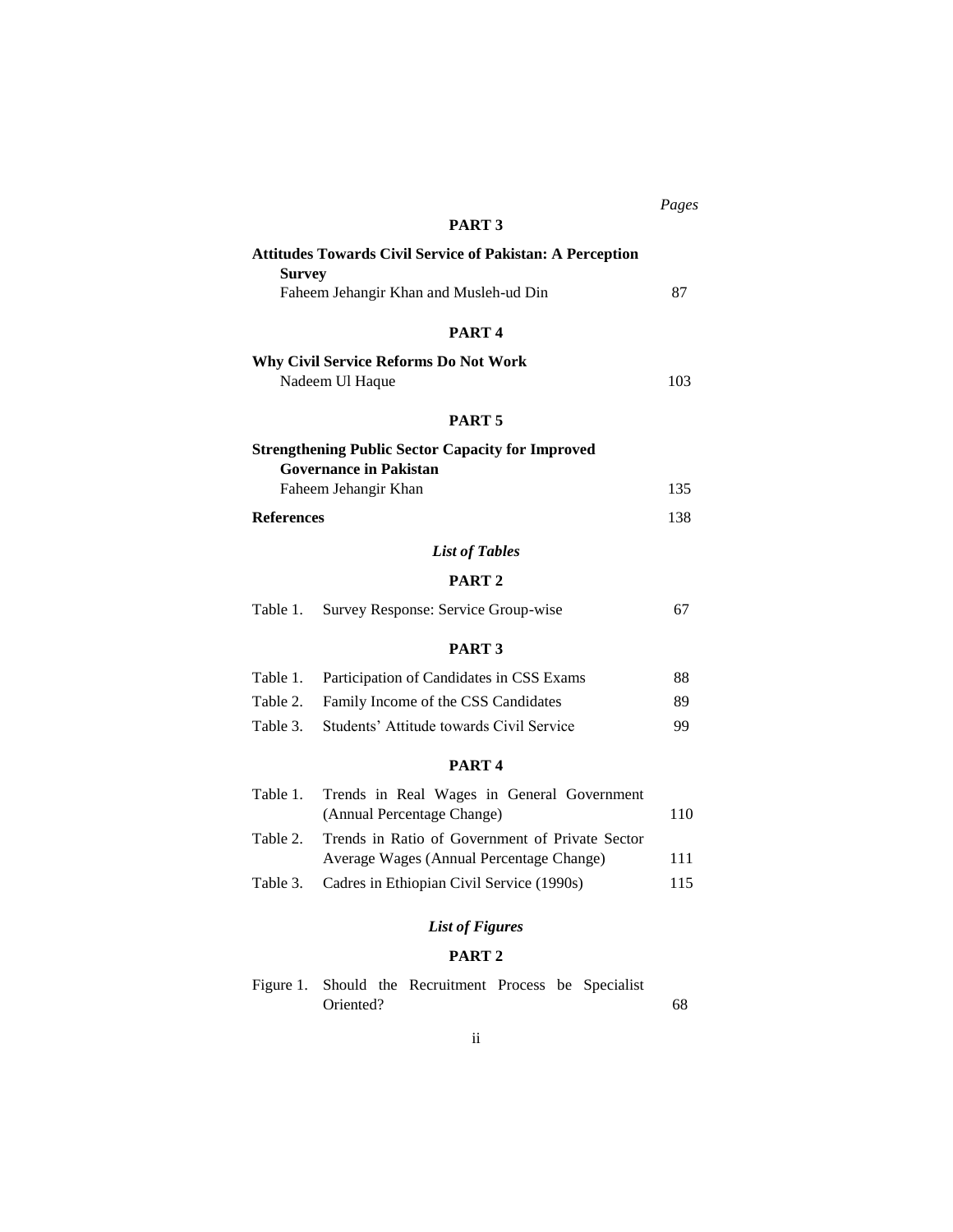|           |                                                                                 | Pages |
|-----------|---------------------------------------------------------------------------------|-------|
| Figure 2. | Direct Recruitment: Grade 18 & above                                            | 69    |
| Figure 3. | Yes to Direct Recruitment: Grade-wise                                           | 69    |
| Figure 4. | Postings: Academic Background Considered?                                       | 70    |
| Figure 5. | Do you have a Written Job Description?                                          | 70    |
| Figure 6. | <b>Training Nominations: Major Determinants</b>                                 | 71    |
| Figure 7. | Foreign Training Acquired: Posting Area of<br>Nominees (%)                      | 72    |
| Figure 8. | Training: Foreign vs. Domestic                                                  | 72    |
| Figure 9. | Performance Evaluation:<br>$\mathbf{I}$ s<br>there<br>Written<br>a<br>Criteria? | 73    |
|           | Figure 10. Is the Seniority-based Promotion System Fair?                        | 73    |
|           | Figure 11. Yes to Lesser Hierarchy (%)                                          | 74    |
|           | Figure 12. Should the Perks be Monetised?                                       | 75    |
|           | Figure 13. Pension Portability                                                  | 75    |
|           | Figure 14. Has the Performance of Civil Service Deteriorated                    |       |
|           | Over the Year?                                                                  | 76    |
|           | Figure 15. Civil Servants Performance: Extent of Deterioration                  | 77    |
|           | Figure 16. Satisfaction with Work                                               | 77    |
|           | Figure 17. Satisfaction with Work                                               | 78    |
|           | Figure 18. Where Would You Like to Work in Next Two Years?                      | 79    |
|           | Figure 19. Reasons for Joining Civil Service (%)                                | 79    |
|           | Figure 20. Is Civil Service Job Prestigious?                                    | 80    |
|           | Figure 21. Does the General Public Carry a Good Perception<br>of Civil Service? | 80    |
|           | Figure 22. Attitude of Civil Servants towards General Public                    |       |
|           | is Authoritative                                                                | 81    |
|           | Figure 23. Political Influence in Civil Service                                 | 82    |
|           | Figure 24. Consultation with Private Sector in Policy-making                    | 82    |
|           | Figure 25. Bribery in Civil Service to Get Things Done                          | 82    |
|           | Figure 26. Accountability of Civil Servants in Cases of<br>Corruption           | 83    |

## **PART 3**

| Figure 1. Outcome of Competitive Examination 2000-2006 | 90. |
|--------------------------------------------------------|-----|
| Figure 2. Routes in Civil Service                      |     |
|                                                        |     |